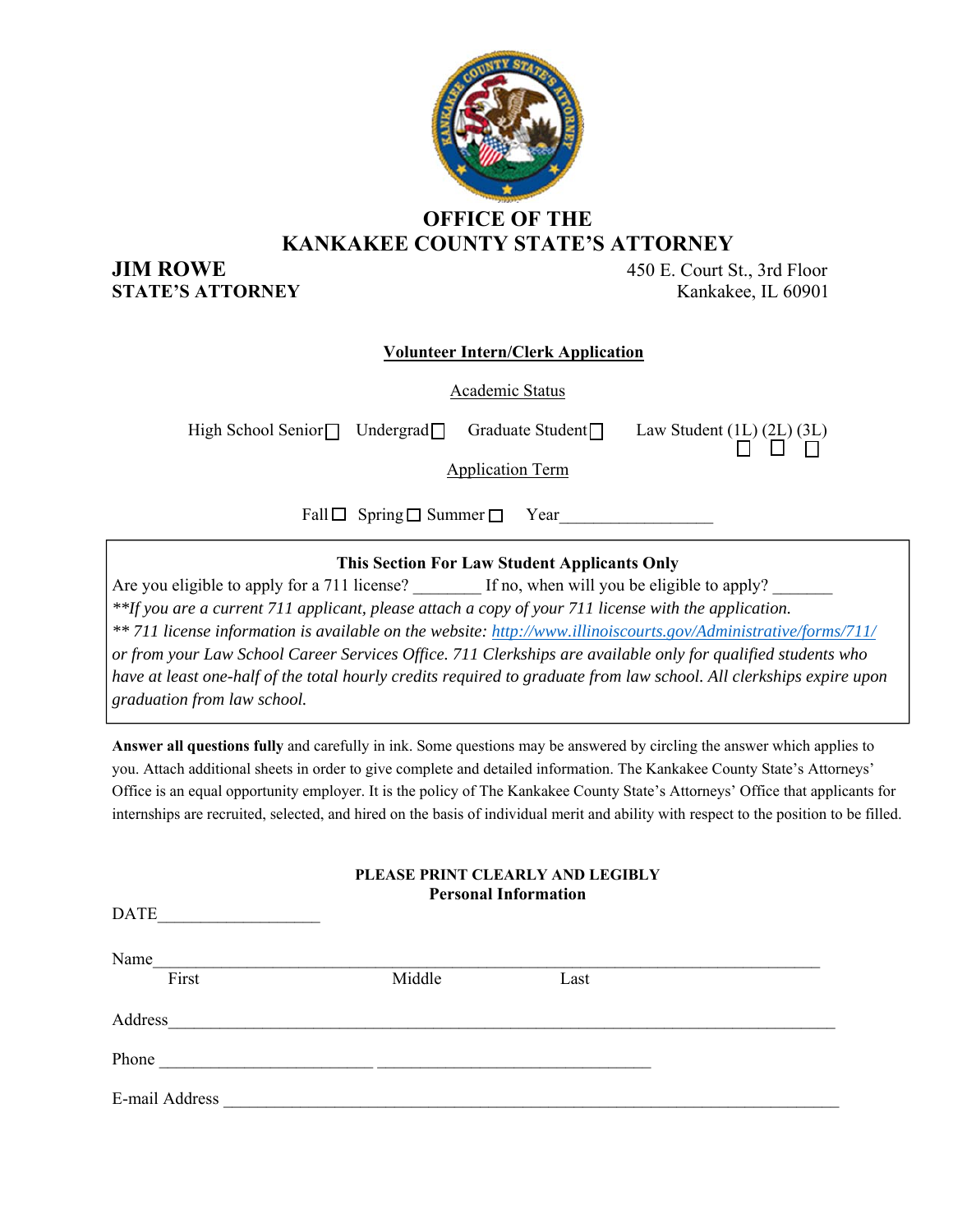Are you applying for this position through a school program?

If so, what school?

Will you be receiving any school credit for this position?

If receiving school credit please explain the program:

\*\* Please attach any necessary paperwork to support your school credit or externship program.

Have you previously applied, interviewed or worked in any capacity within this office or any other government agency (local, county, state or federal?) If yes, please provide details and attach a separate sheet if necessary.

Briefly explain why you are interested in an internship with the Office of the Kankakee County State's Attorney: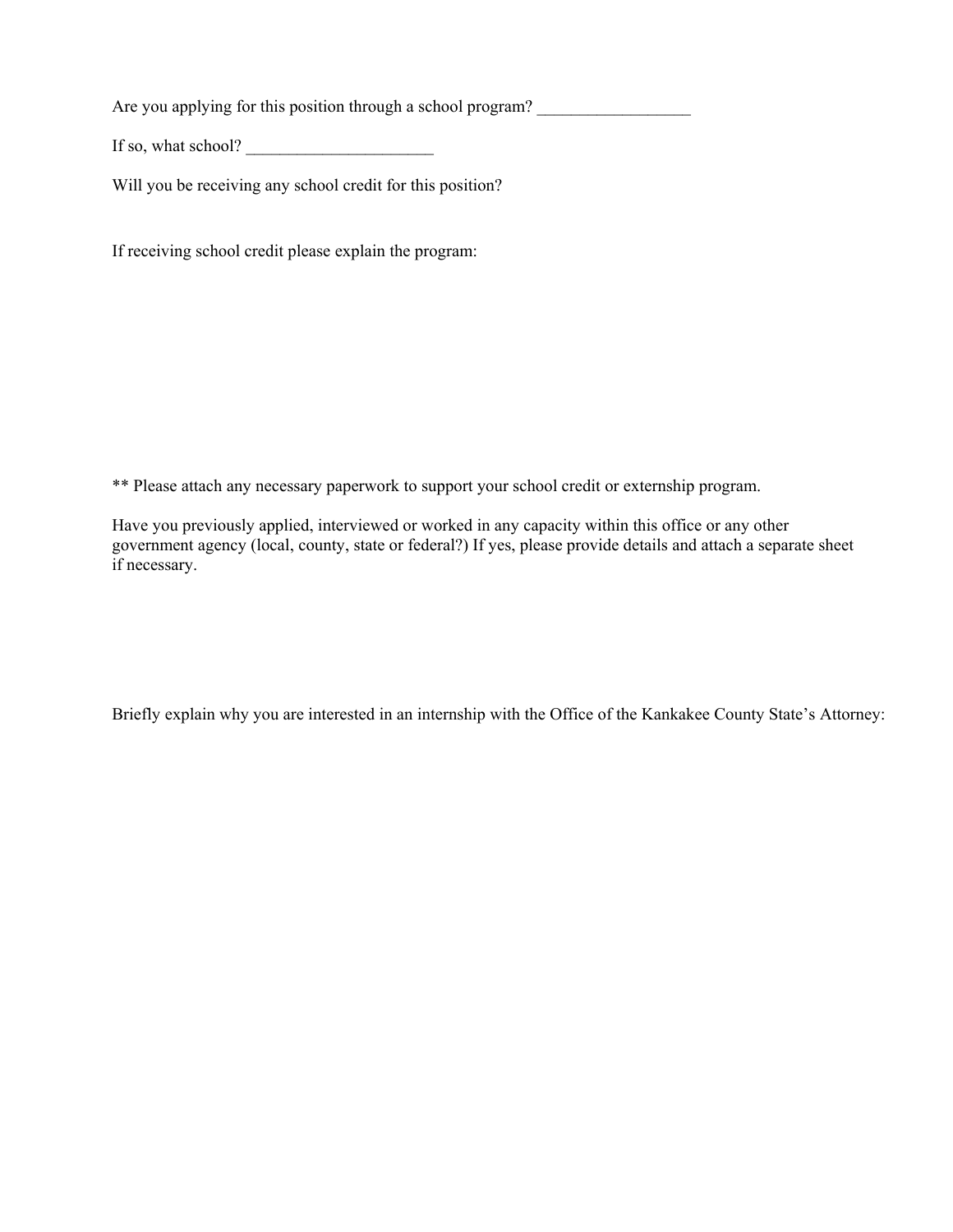### **Driver License Information**

| Do you possess a valid driver's license? Yes     No     State |  |            |  |
|---------------------------------------------------------------|--|------------|--|
| Driver's License Number                                       |  | Expiration |  |

Date\_\_\_\_\_\_\_\_\_\_\_\_\_\_\_\_\_\_

Have you ever had your driving privileges suspended, revoked or canceled in any state?



If "Yes", list the state and explain:

**Work & Volunteer History** 

## **(PLEASE ATTACH YOUR RESUME TO THIS APPLICATION)**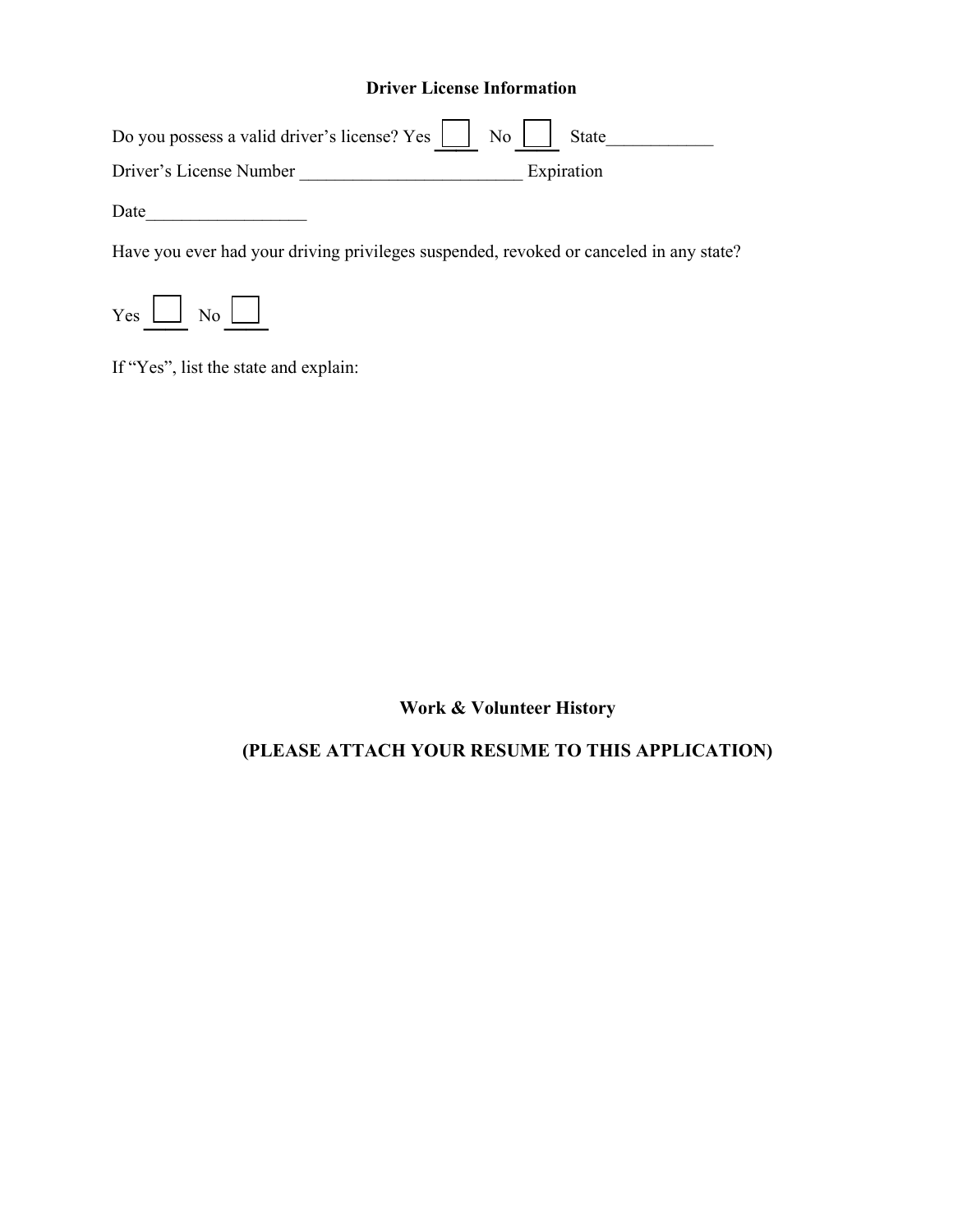### **Education**

Are you currently enrolled as a student? \_\_\_\_\_\_\_\_\_\_ If yes where \_\_\_\_\_\_\_\_\_\_\_\_\_\_\_\_\_\_\_\_\_\_\_\_\_\_\_\_\_\_\_\_\_

| Year in school: | Current GPA: | <b>Expected Graduation Date:</b> |  |
|-----------------|--------------|----------------------------------|--|
|                 |              |                                  |  |

| List the schools you have attended along with the other information required.                                  |     |                            |      |      |               |      |           |         |                |     |            |      |
|----------------------------------------------------------------------------------------------------------------|-----|----------------------------|------|------|---------------|------|-----------|---------|----------------|-----|------------|------|
|                                                                                                                |     | Name and Address of school |      |      |               |      | Years     |         | Dates Attended |     | Graduated? |      |
|                                                                                                                |     |                            |      |      |               |      | Completed |         |                |     | YES or NO  |      |
| High School                                                                                                    |     |                            |      |      |               |      |           |         |                |     |            |      |
|                                                                                                                |     |                            |      |      |               |      |           |         |                |     |            |      |
|                                                                                                                |     |                            |      |      |               |      |           |         |                |     |            |      |
| Colleges or                                                                                                    |     |                            |      |      |               |      |           |         |                |     |            |      |
| Universities                                                                                                   |     |                            |      |      |               |      |           |         |                |     |            |      |
|                                                                                                                |     |                            |      |      |               |      |           |         |                |     |            |      |
|                                                                                                                |     |                            |      |      |               |      |           |         |                |     |            |      |
| Law/Graduate                                                                                                   |     |                            |      |      |               |      |           |         |                |     |            |      |
| School                                                                                                         |     |                            |      |      |               |      |           |         |                |     |            |      |
|                                                                                                                |     |                            |      |      |               |      |           |         |                |     |            |      |
|                                                                                                                |     |                            |      |      |               |      |           |         |                |     |            |      |
|                                                                                                                |     |                            |      |      |               |      |           |         |                |     |            |      |
| List other formal and special training courses that may be relevant to this position.                          |     |                            |      |      |               |      |           |         |                |     |            |      |
|                                                                                                                |     |                            |      |      |               |      |           |         |                |     |            |      |
| List any foreign languages you speak and indicate your proficiency by placing an "X" in the appropriate space. |     |                            |      |      |               |      |           |         |                |     |            |      |
| Reading<br>Language                                                                                            |     | Speaking                   |      |      | Understanding |      |           | Writing |                |     |            |      |
|                                                                                                                | Exc | Good                       | Fair | Exc. | Good          | Fair | Exc.      | Good    | Fair           | Exc | Good       | Fair |
|                                                                                                                |     |                            |      |      |               |      |           |         |                |     |            |      |
|                                                                                                                |     |                            |      |      |               |      |           |         |                |     |            |      |
|                                                                                                                |     |                            |      |      |               |      |           |         |                |     |            |      |
|                                                                                                                |     |                            |      |      |               |      |           |         |                |     |            |      |
| Indicate special computer skills or programs you may be proficient in.                                         |     |                            |      |      |               |      |           |         |                |     |            |      |
|                                                                                                                |     |                            |      |      |               |      |           |         |                |     |            |      |
|                                                                                                                |     |                            |      |      |               |      |           |         |                |     |            |      |
|                                                                                                                |     |                            |      |      |               |      |           |         |                |     |            |      |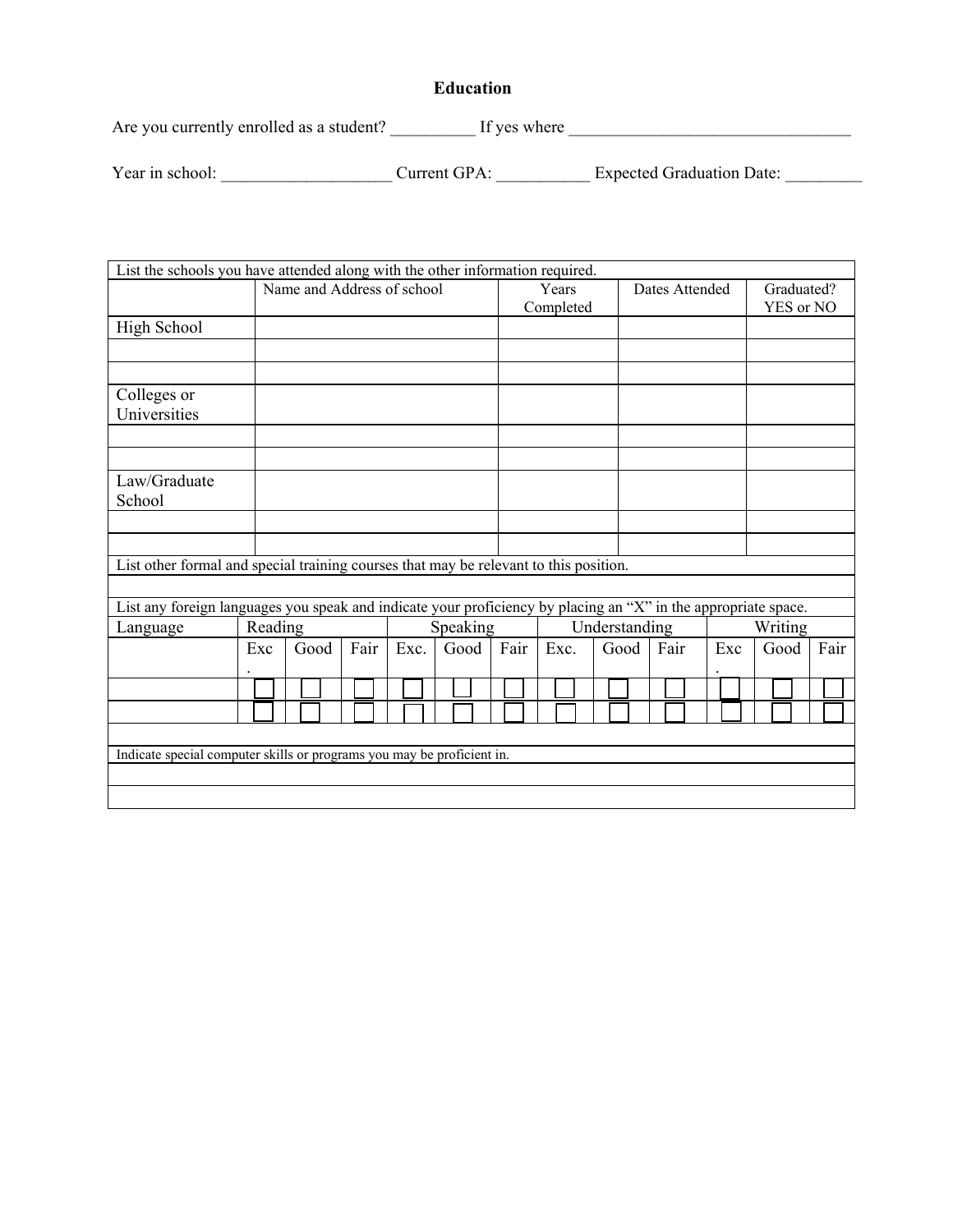**The following information is optional and in no way affects your internship opportunities. This information is in compliance with the U.S. Equal Employment Opportunity Commission and will only be used for statistical purposes:**   $S_{\text{ev}}$ : Female  $\Box$  Male  $\Box$ 

| $\text{Sex:}$ Female $\Box$<br>Male L |                                  |                    |       |
|---------------------------------------|----------------------------------|--------------------|-------|
| Racial or Ethnic Classification:      |                                  |                    |       |
| White                                 | <b>Black or African American</b> | Hispanic or Latino | Other |

### **List the days/hours you will be available to work between the hours of 8:30am – 4:30pm**

|                      | Start time | End time |
|----------------------|------------|----------|
| Monday               |            |          |
| Tuesday              |            |          |
| Wednesday            |            |          |
| Thursday             |            |          |
| Friday               |            |          |
| Saturday bond court* |            |          |

Please note that court is in session daily during the morning hours (9am-12pm); during the afternoon, court is usually only in session if there is a trial scheduled. Students desiring to maximize their courtroom time should *keep this in mind.*

**Date you would like to begin your internship: \_\_\_\_\_\_\_\_\_\_\_**

**Date you expect to complete the internship: \_\_\_\_\_\_\_\_\_\_\_**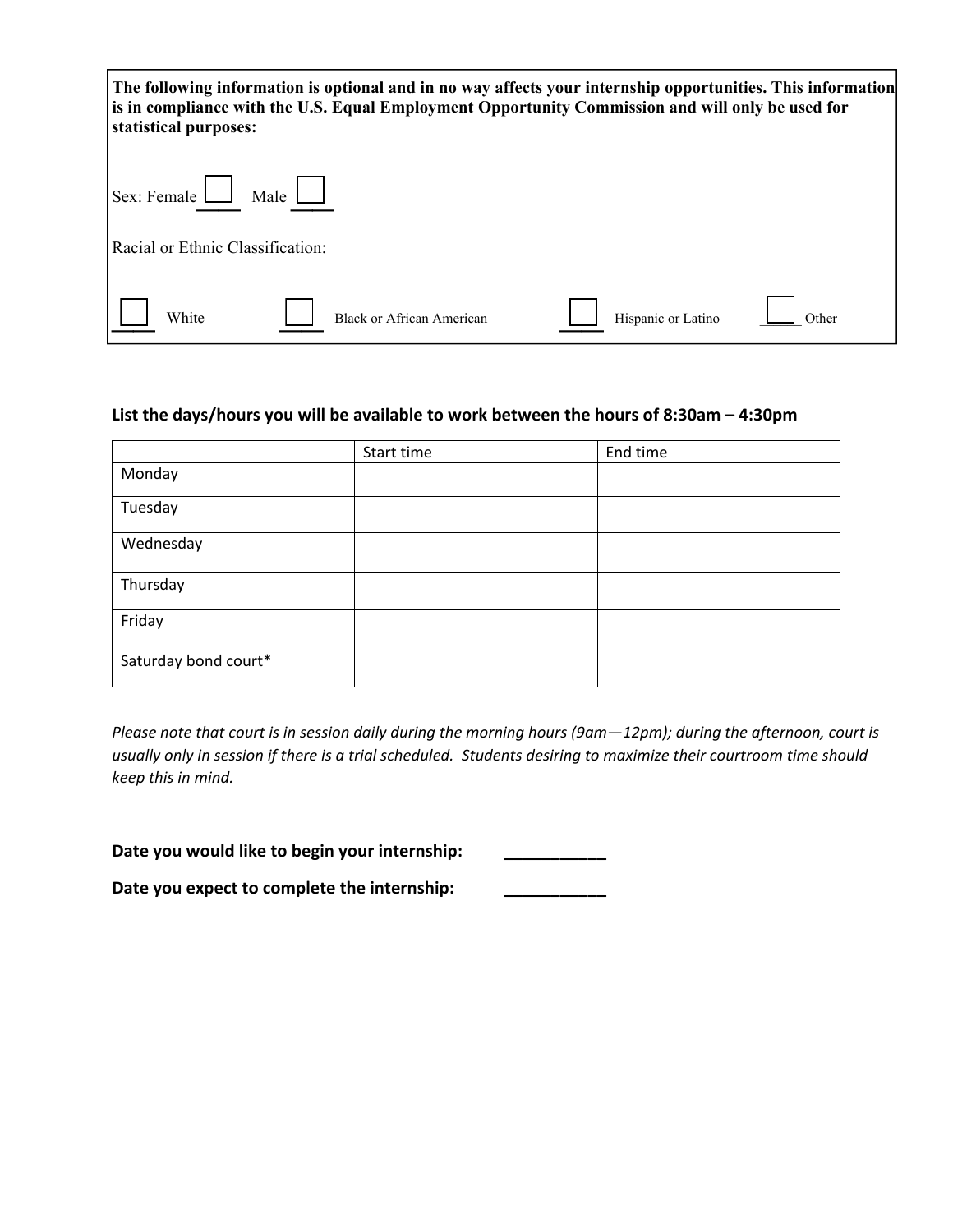#### **IN WHAT AREA OF THE OFFICE WOULD YOU LIKE TO VOLUNTEER?**

Placement is based upon the needs of the office. We try to accommodate your areas of interest; however, that is not always possible and your assignment may change due to the changing needs of the office. Interns should be prepared to assist in any or all areas as needed.

#### **Please note your preference by ranking the following divisions from 1-5, with #1 being your strongest interest:**

| <b>Criminal Prosecutions Bureau</b>                                                 |
|-------------------------------------------------------------------------------------|
| Government Relations / Civil Division                                               |
| Victim & Witness Assistance Program (undergraduate, graduate and law students only) |
| Traffic Prosecutions (must be 711 eligible/licensed)                                |
| <b>DUI Prosecutions Division</b>                                                    |
| Legislative/Legal Research (undergraduate, graduate and law students only)          |
| Community Relations & Outreach                                                      |
| Paralegal (undergraduate and paralegal students only)                               |
| Other (please describe)                                                             |
|                                                                                     |

 $\mathcal{L}_\text{max} = \frac{1}{2} \sum_{i=1}^n \mathcal{L}_\text{max} \left[ \mathcal{L}_\text{max} \left( \mathcal{L}_\text{max} \right) - \mathcal{L}_\text{max} \left( \mathcal{L}_\text{max} \right) \right]$ 

 $\mathcal{L}_\text{max} = \frac{1}{2} \sum_{i=1}^n \mathcal{L}_\text{max} \left[ \mathcal{L}_\text{max} \left( \mathcal{L}_\text{max} \right) - \mathcal{L}_\text{max} \left( \mathcal{L}_\text{max} \right) \right]$ 

 $\mathcal{L}_\text{max} = \mathcal{L}_\text{max} = \mathcal{L}_\text{max} = \mathcal{L}_\text{max} = \mathcal{L}_\text{max} = \mathcal{L}_\text{max} = \mathcal{L}_\text{max} = \mathcal{L}_\text{max} = \mathcal{L}_\text{max} = \mathcal{L}_\text{max} = \mathcal{L}_\text{max} = \mathcal{L}_\text{max} = \mathcal{L}_\text{max} = \mathcal{L}_\text{max} = \mathcal{L}_\text{max} = \mathcal{L}_\text{max} = \mathcal{L}_\text{max} = \mathcal{L}_\text{max} = \mathcal{$ 

 $\mathcal{L}_\text{max} = \frac{1}{2} \sum_{i=1}^n \mathcal{L}_\text{max} \left[ \mathcal{L}_\text{max} \left( \mathcal{L}_\text{max} \right) - \mathcal{L}_\text{max} \left( \mathcal{L}_\text{max} \right) \right]$ 

d)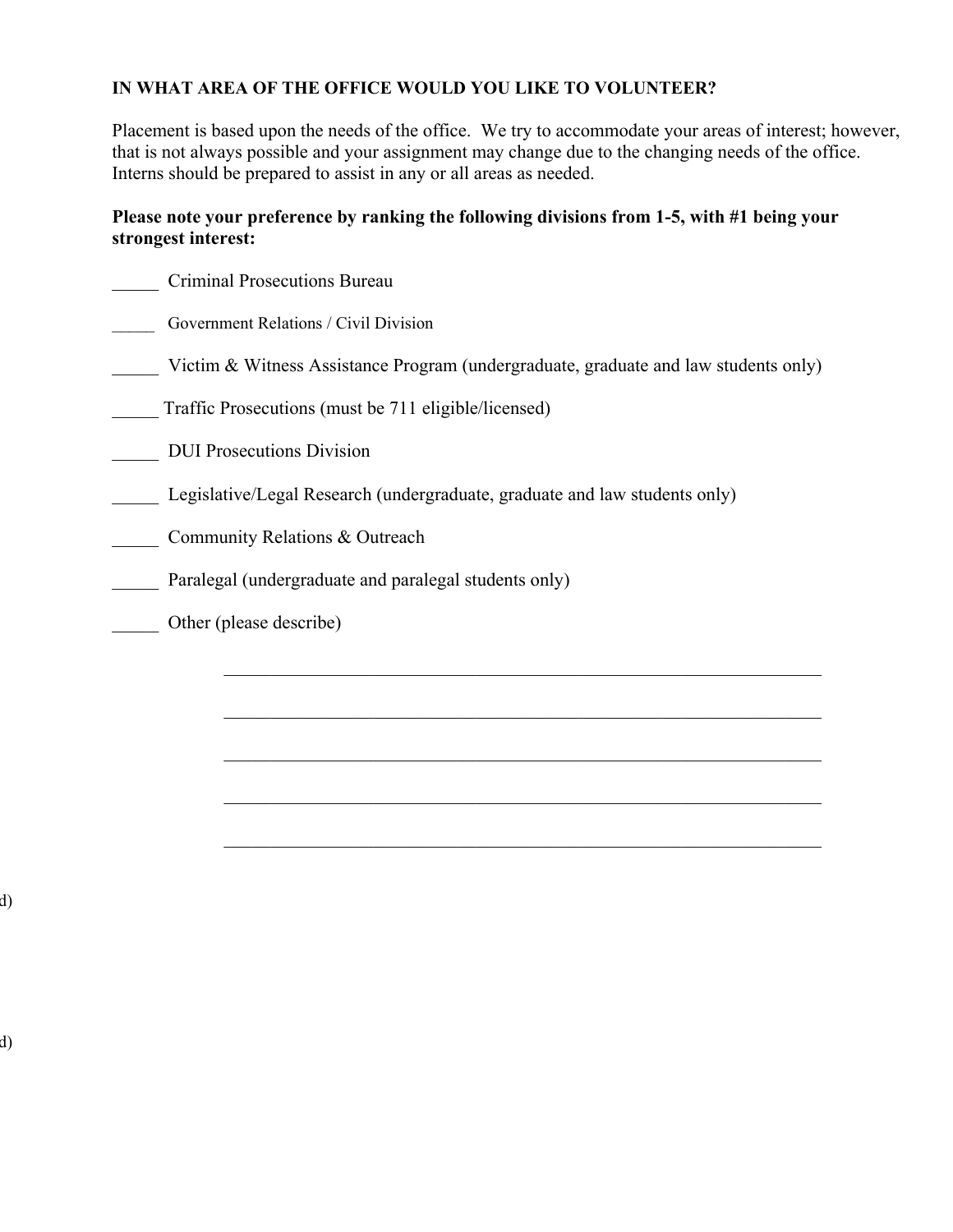# Release Form

Please read the following carefully before signing it as it contains terms and conditions that affect your application and potential internship.

1 **VERIFICATION:** I verify that all information I have provided both orally and in documentary form in connection with my application for a position with the Kankakee County State's Attorneys' Office is true and accurate. I understand that any false or misleading information I furnish in connection with my application for employment may cause my application to be rejected, any contingent offer of an internship to be rescinded, or if already interning in the office immediate termination, regardless of when discovered.

2 **AUTHORIZATION and RELEASE:** I authorize the Kankakee County State's Attorneys' Office to conduct a complete and thorough investigation of my qualifications for an internship including a security check. I release any and all persons and parties connected with any investigation from any and all claims or damages arising from the furnishing of information. I further understand that my offer of an internship and actual employment is contingent upon satisfactory results of such investigations. I further agree to provide my date of birth and social security number for the sole purpose of conducting background checks.

3 **INTERN-AT-WILL**: I understand and agree that my internship is terminable at will. Both the State's Attorneys' Office and I remain free to end our internship relationship at any time and for any reason. Further, I understand that nothing in any policies, manuals or similar documents creates an expressed or implied contract of employment.

\_\_\_\_\_\_\_\_\_\_\_\_\_\_\_\_\_\_\_\_\_\_\_\_\_\_\_\_\_\_\_\_\_\_\_\_\_\_\_ \_\_\_\_\_\_\_\_\_\_\_\_\_\_\_\_\_\_\_\_\_\_\_\_\_\_\_\_\_\_\_\_\_\_ PRINT NAME SIGNATURE

 $\mathcal{L}_\text{max} = \frac{1}{2} \sum_{i=1}^n \mathcal{L}_\text{max}(\mathbf{z}_i - \mathbf{z}_i)$ DATE OF BIRTH SOCIAL SECURITY NUMBER

 $\mathcal{L}_\text{max}$ DL NUMBER (if applicable) / ISSUING STATE

Contact in case of emergency:

Name/Address/Phone/Relation

#### **IF APPLICANT IS UNDER THE AGE OF 18 YEARS OLD:**

I, the parent/guardian of the above applicant, consent to the applicant making an application to the Kankakee County State's Attorneys' Office for an internship. I further consent to the above *Authorization & Release* and all other terms of this Application on behalf of the applicant. I further verify that all information provided in this application is true and accurate.

 $\mathcal{L}_\mathcal{L} = \{ \mathcal{L}_\mathcal{L} = \{ \mathcal{L}_\mathcal{L} = \{ \mathcal{L}_\mathcal{L} = \{ \mathcal{L}_\mathcal{L} = \{ \mathcal{L}_\mathcal{L} = \{ \mathcal{L}_\mathcal{L} = \{ \mathcal{L}_\mathcal{L} = \{ \mathcal{L}_\mathcal{L} = \{ \mathcal{L}_\mathcal{L} = \{ \mathcal{L}_\mathcal{L} = \{ \mathcal{L}_\mathcal{L} = \{ \mathcal{L}_\mathcal{L} = \{ \mathcal{L}_\mathcal{L} = \{ \mathcal{L}_\mathcal{$ 

 $\_$ 

Print Parent/Guardian Name if applicant is under 18 years of age Parent signature

Parent/Guardian Telephone #

 $\mathcal{L}_\text{max}$